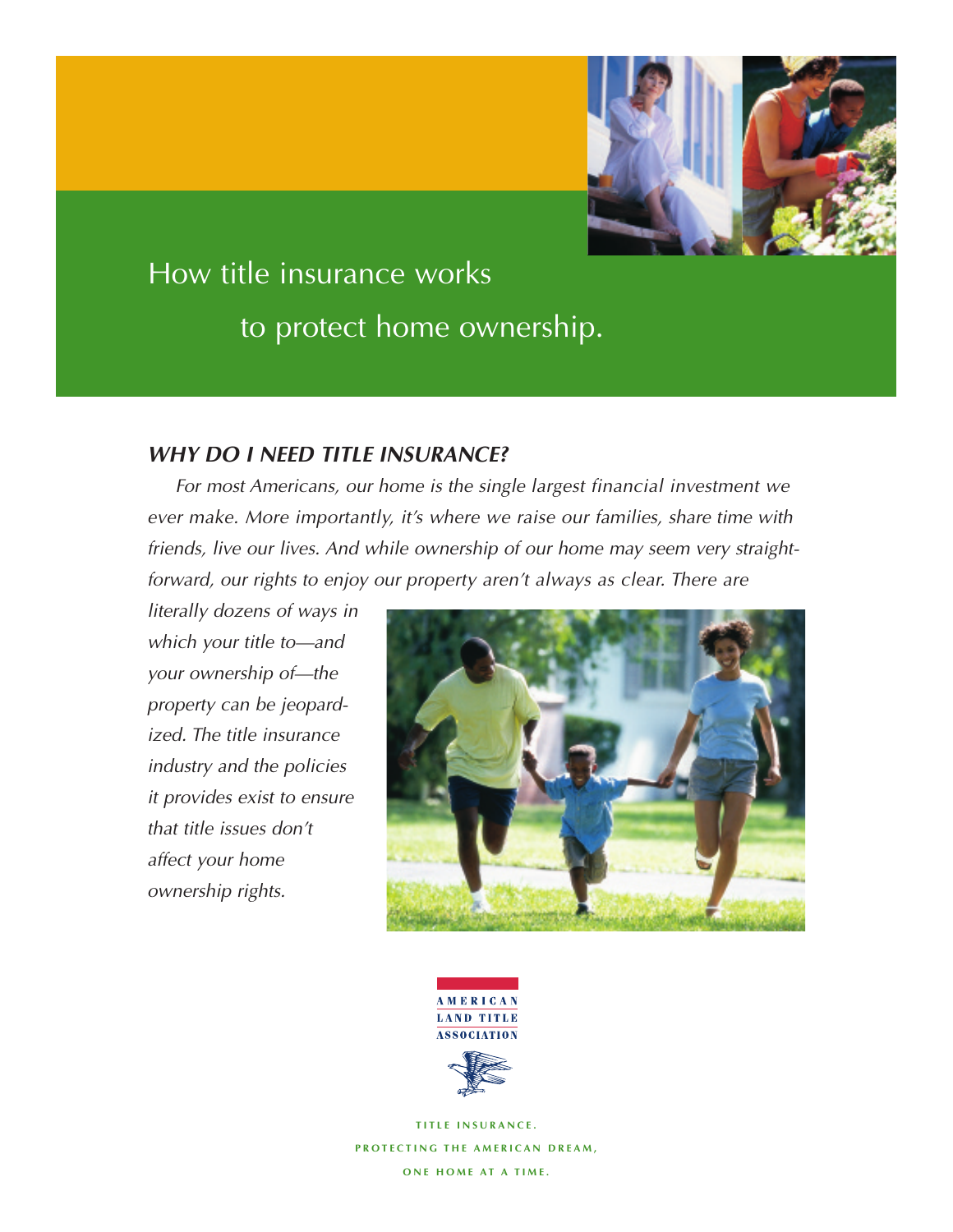# **TITLE INSURERS WORK FOR YOU.**



## **We inform you.**

Land is permanent, but its ownership isn't. Every property starts out with a bundle of rights that its owner can expect. But over the years, with each new possession of a property, events can take place that affect the title, such as a refinancing, a tax lien, an encroachment by a neighbor, or the marriage, divorce, or death of an owner.

#### **THE TITLE SEARCH**

When a buyer and seller agree on a home or land purchase transaction, a title professional searches public records to see if any outstanding matters could affect the new buyer's rights. Title professionals research records in municipal and county facilities, or in information storehouses called "title plants," capturing and analyzing

documents such as: judgments, liens, general taxes, utility assessments, special taxes and levies, and other matters that could cost the new buyer money or, worse, affect their property ownership. This process, called a title search, provides warnings of title flaws that must be dealt with before the property can change hands.

## **We reduce your risk.**

Once title professionals find these title issues, they then work to remedy any problems that could keep you from having "clear" title. For example, a previous owner may have had minor construction done to the home, but never fully paid the contractor performing the work. Title professionals identify this unpaid bill so that it can be resolved by the previous owner before you take ownership. If it isn't, you might very well be responsible for this payment as the new owner!

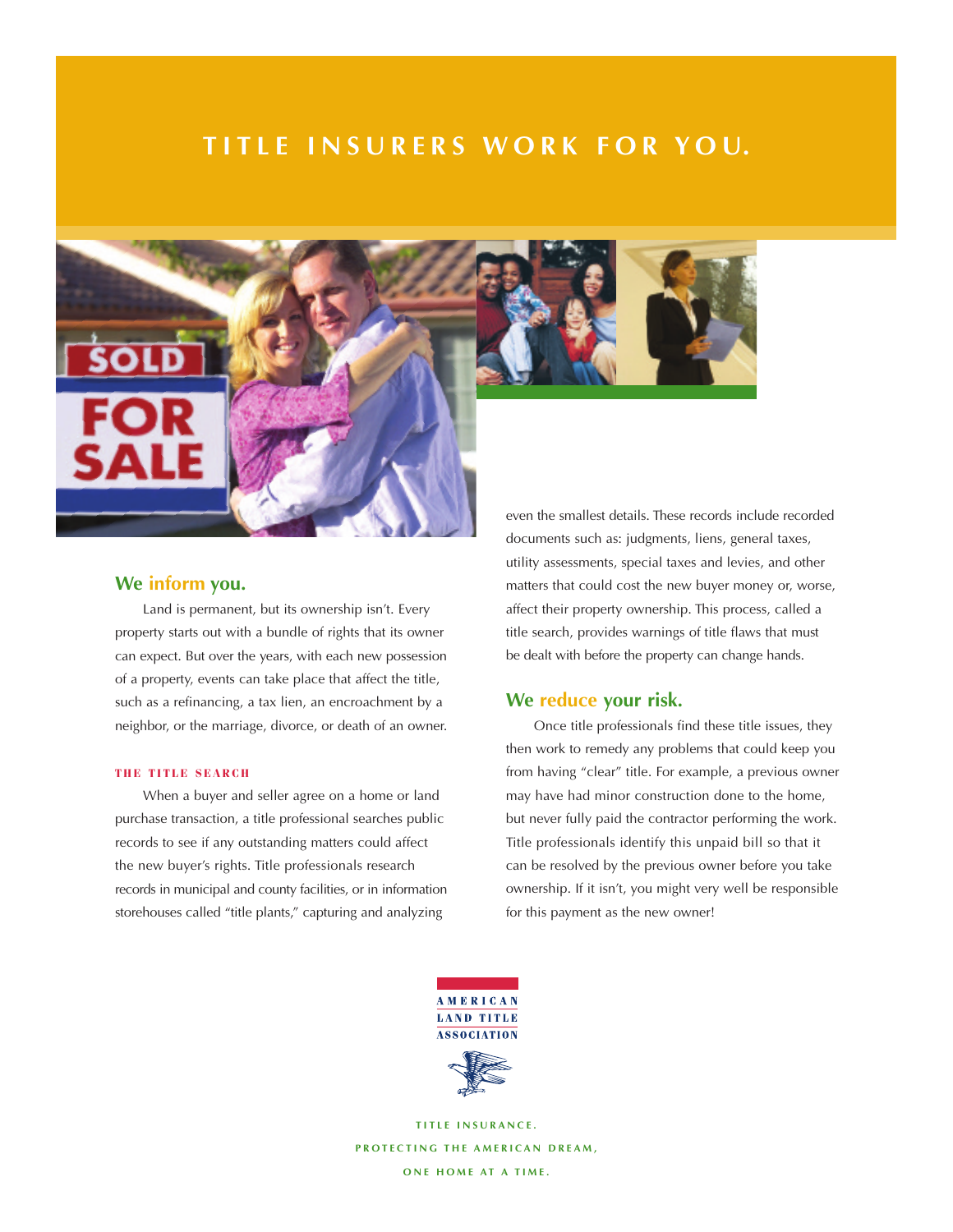

#### **THE HIDDEN PROBLEMS**

The best title search, performed by the most experienced and capable experts, cannot ensure that no title hazards exist. Some problems just aren't revealed in public records. Years ago, there may have been an honest mistake in determining the status of title. Or today, a previously unknown heir may come forward to claim ownership of a deceased relative's property. There might even have been a forged deed that impairs the ownership of the property.

To help protect you in these events, the title professional issues an Owner's Policy of Title Insurance that insures you against most of these unforeseen problems. So, title insurance companies not only help to remove the flaws that show, they also insure against those that don't.

## **We insure your rights.**

The title insurance policy is what people usually think of when they think of title insurance. For this reason, there are two kinds of title insurance policies: One for owners and one for lenders. An Owner's Policy is assurance that your title company will stand behind you—monetarily and with legal defense—if a title problem arises after you buy your home. Bottom line: Your title professional will be there to help pay valid claims and cover the costs of defending an attack on your title. Receiving an Owner's Policy isn't always an automatic part of the closing process, however. Be sure to request one. Because without an Owner's Policy, you could be liable for these costs and legal fees, even if you prevail in a legal action.

#### **WHY LENDERS LIKE IT, TOO**

Your mortgage lender also has a great financial interest in the property you're buying. Just as you do, lenders rely on title professionals to ensure that they won't be impacted by unforeseen title problems that could affect them. The Lender's Policy covers them for the amount of the loan, and declines accordingly as the loan is paid.